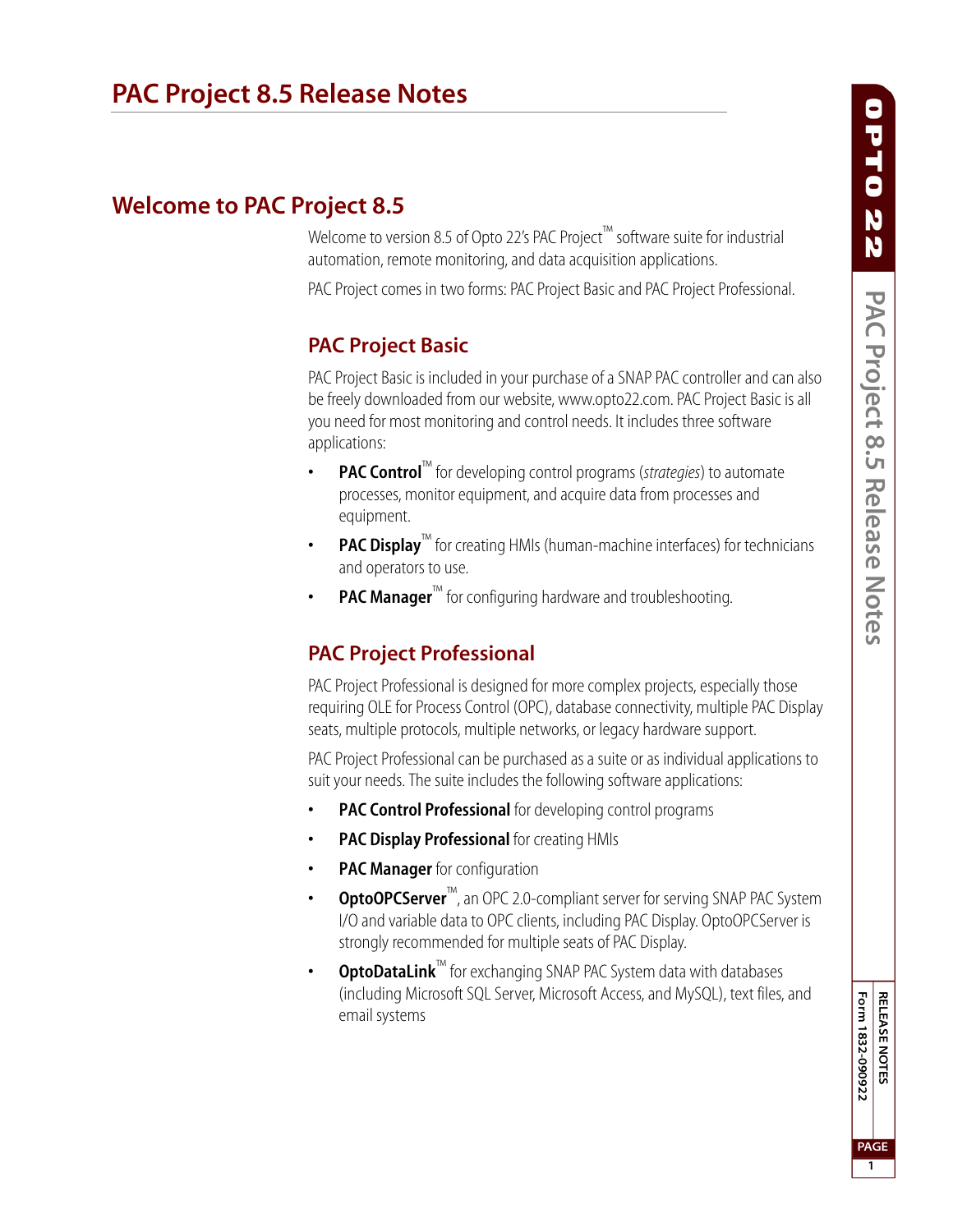#### **More Information on PAC Project Basic and Pro**

Free product support is included with both PAC Project Basic and PAC Project Professional. Free training and free pre-sales engineering help are also available. For product support, see ["For Help" on page 6](#page-5-0). For training, see our website under Support > Training or email training@opto22.com. For pre-sales engineering, call 1-800-321-6786 or 1-951-695-3000.

All PAC Project software runs on Microsoft® Windows® 2000, XP, and Vista workstations. See ["Installation Requirements" on page 4](#page-3-0).

PAC Project works with all SNAP PAC controllers, SNAP PAC brains, SNAP PAC racks, and SNAP I/O modules.

For more information about PAC Project Basic and Professional, see the following documents. The easiest way to find a document on our website, www.opto22.com, is to search on its form number.

- **•** *PAC Project Software Suite Data Sheet*, Opto 22 form #1699
- **•** *PAC Project Basic and Professional Comparison Chart*, form #1681

#### **Notes for Customers with Older Systems (ioProject and FactoryFloor)**

PAC Project is very similar to older Opto 22 software, but there are important things to know **before you install** and use it. If you're moving to the SNAP PAC System from legacy systems, be sure to read these documents first:

- **•** *PAC Project 8.0 Release Notes*, form #1680. See the section, "Notes for ioProject and FactoryFloor Customers."
- **•** *SNAP PAC System Migration Technical Note*, form #1688
- **•** (FactoryFloor customers only) *FactoryFloor to PAC Project Migration Technical Note,* form #1692

**2 RELEASE NOTES • Form 1832-090922**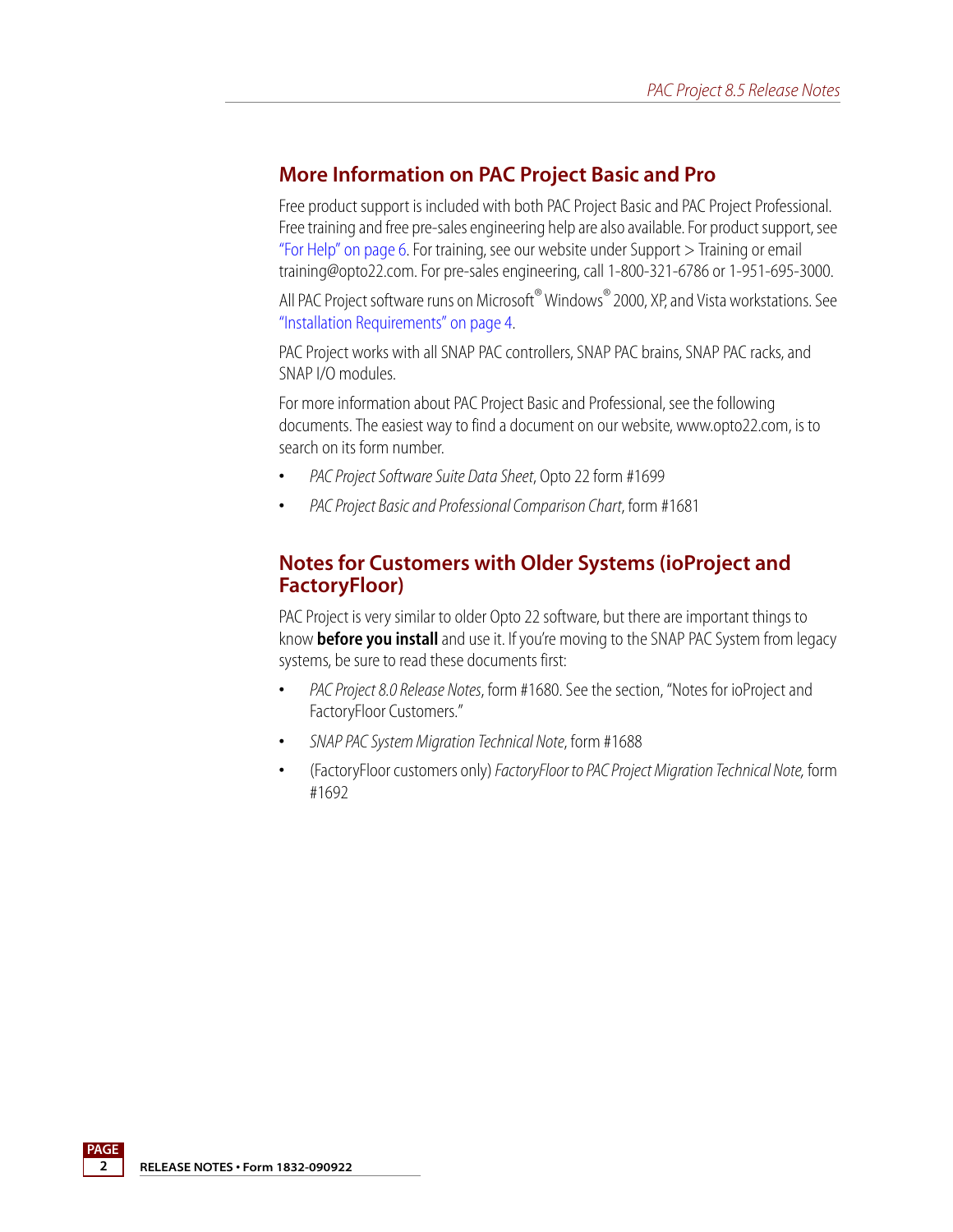# **New Features and Enhancements**

### **Wired+Wireless Support**

PAC Project version 8.5 adds full support for the new Wired+Wireless<sup>™</sup> SNAP PAC controllers and brains. These new models are the same as their wired counterparts but add a wireless LAN interface for flexible communications.

The following table lists current wired models and the new Wired+Wireless part numbers:

| <b>Description</b>                              | <b>Wired model</b> | Wired+Wireless |
|-------------------------------------------------|--------------------|----------------|
| Standalone controller                           | SNAP-PAC-S1        | SNAP-PAC-S1-W  |
| Standalone controller with extra serial ports   | SNAP-PAC-S2        | SNAP-PAC-S2-W  |
| Rack-mounted controller with high-speed digital | SNAP-PAC-R1        | SNAP-PAC-R1-W  |
| Rack-mounted controller                         | SNAP-PAC-R2        | SNAP-PAC-R2-W  |
| Ethernet brain with high-speed digital          | SNAP-PAC-EB1       | SNAP-PAC-EB1-W |
| Ethernet brain                                  | SNAP-PAC-EB2       | SNAP-PAC-EB2-W |

All Wired+Wireless controllers and brains can be used on a wired network, on a wireless LAN, or on both at the same time. They include all the same features as their wired versions and use the same SNAP PAC racks, SNAP I/O modules, SNAP power supplies, and SNAP TEX accessories.

What this means is that you can switch to a wireless system simply by replacing a wired-only SNAP-PAC-R1, for example, with a Wired+Wireless SNAP-PAC-R1-W and configuring wireless communications on the controller. You do not need to add additional parts to the rack, change field wiring, or change any logic in PAC Control.

#### **More Information on Wired+Wireless**

For more information on Wired+Wireless PACs and brains, see [www.opto22.com.](http://www.opto22.com) Specifications and descriptions for the new products are in the regular data sheets:

- **•** Form 1584, *SNAP PAC S-Series Data Sheet*
- **•** Form 1594, *SNAP PAC R-Series Data Sheet*
- **•** Form 1689, *SNAP PAC Brains Data Sheet*

To compare features, see form 1677, the *SNAP PAC Controller and Brain Comparison Chart*. You'll also find on our website new videos introducing wireless and a white paper on wireless in industrial automation.

If you have questions on using the new Wired+Wireless products in your application, please contact your local distributor or an Opto 22 Pre-sales Engineer (call 800-321-6786 or 951-695-3000, or email systemseng@opto22.com).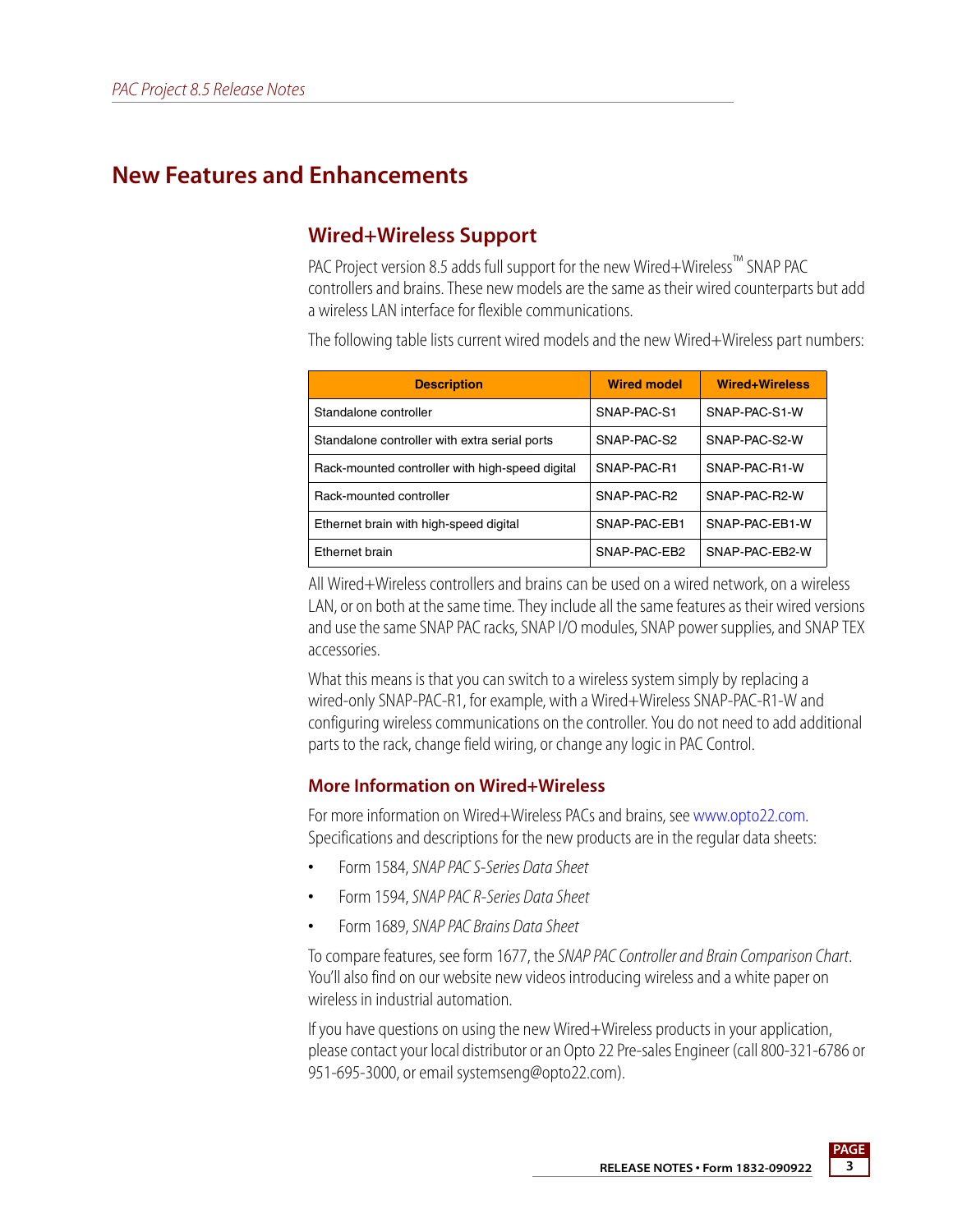### **PAC Control Basic and Professional**

In support of the new Wired+Wireless devices, you can now configure the number of times a control engine tries to communicate with an I/O unit. Previously, communications timed out after three attempts.

### **PAC Manager**

PAC Manager added support for configuring wireless LAN communications, including assigning an IP address to the wireless LAN interface, configuring security, and testing wireless signal strength. You may notice that the Read Status and Write Status screens in the Inspect window are slightly different.

# **Bug Fixes**

Several bug fixes have been made in the 8.5 version of PAC Project. For a complete list, see the PAC Project Readme file or the Readme file for individual products (PAC Control, PAC Display, and so on).

In addition, see the Readme file for your control engine or brain firmware, available on our website at www.opto22.com. To find firmware, click Support > Downloads > Firmware.

Here are some other useful sources of bug information on our website:

- **OptoKB Article Search**—Click the Support tab on our website and then click OptoKnowledgeBase to find articles by Article No, Title, Text, or Product.
- **OptoSubscriptions**—Use your my.opto22 account to subscribe to updates on the Knowledgebase, products, downloads, and documents.

# **Installation**

**PAGE**

*CAUTION: If you are upgrading to version 8.5 from a version of ioProject older than 7.0, do NOT uninstall ioProject before running the PAC Project version 8.5 installation. If you uninstall first, you will lose all configured control engines. The PAC Project version 8.5 installer automatically saves ioProject control engines before uninstalling old versions of the software.* 

### <span id="page-3-0"></span>**Installation Requirements**

Here's what you need to install and run PAC Project 8.5 software:

**•** A computer with at least the minimum processor required for your version of Microsoft Windows (single or dual core, 1 GHz Pentium®-class or better recommended) and Ethernet capability.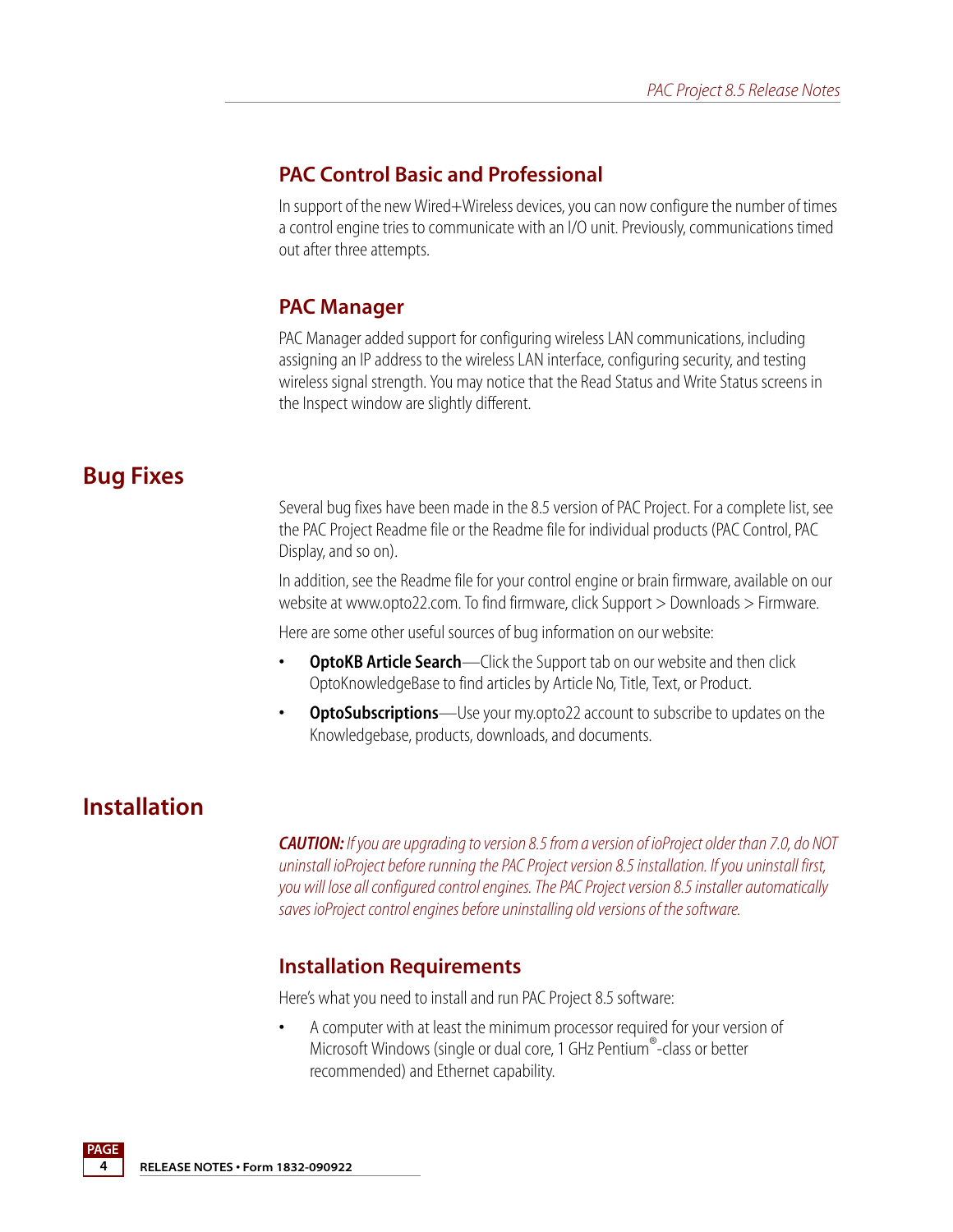- **•** VGA or higher resolution monitor (Super VGA recommended). Minimum size: 800x600 with small fonts.
- **•** Mouse or other pointing device
- **•** Installed Windows printer (optional)
- **•** Microsoft Windows Vista® Business (32-bit), Windows XP (with Service Pack 2 or higher), or Windows 2000<sup>®</sup> (with Service Pack 4) workstation operating system. Microsoft Windows server, 64-bit versions of Windows workstation, and embedded operating systems are not supported.
- **•** At least 1 GB RAM for Windows Vista, or at least 512 MB for Windows XP or Windows 2000

| <b>Application</b>   | <b>PAC Project Professional</b> | <b>PAC Project Basic</b> |
|----------------------|---------------------------------|--------------------------|
| <b>PAC Control</b>   | 68.7 MB                         | 68.3 MB                  |
| <b>PAC Display</b>   | 60.8 MB                         | 57.6 MB                  |
| OptoOPCServer        | 16.4 MB                         | (not included)           |
| OptoDataLink         | 8.9 MB                          | (not included)           |
| <b>PAC Manager</b>   | 26.1 MB                         | 26.1 MB                  |
| <b>PAC Utilities</b> | 9.2 MB                          | 9.2 MB                   |
| Total                | 190.1 MB*                       | 161.2 MB*                |

**•** Available hard disk space as shown in the following table:

\* Installing both Pro and Basic requires a total of 192 MB of hard disk space.

#### **Important Note for Windows XP Users**

Due to a Microsoft bug involving how Themes are handled in Windows XP (either with Service Pack 2 or with no Service Pack), a resource leak may eventually cause PAC Project applications to crash.

To resolve this problem, install Windows XP Service Pack 3. Or, you can set the Windows XP Desktop Theme to Windows Classic. See Opto 22 [KB49838](http://www.opto22.com/site/documents/viewarticle.aspx?aid=1107) for details. [KB49838](http://www.opto22.com/site/documents/viewarticle.aspx?aid=1107) is a OptoKnowledgeBase article on our website. Either click on the link here or search in the OptoKnowledgeBase on the article number, KB49838, including the KB without any spaces.

### **Important Notes on Firmware**

**For Wired+Wireless PAC controllers and brains, use 8.5 firmware with PAC Project 8.5**. Opto 22 hardware is shipped with the most recent firmware, but you should check the website for additional updates that may be available. To find new firmware, go to [www.opto22.com](http://www.opto22.com). Click the Support tab, click Downloads, filter by Firmware, and enter the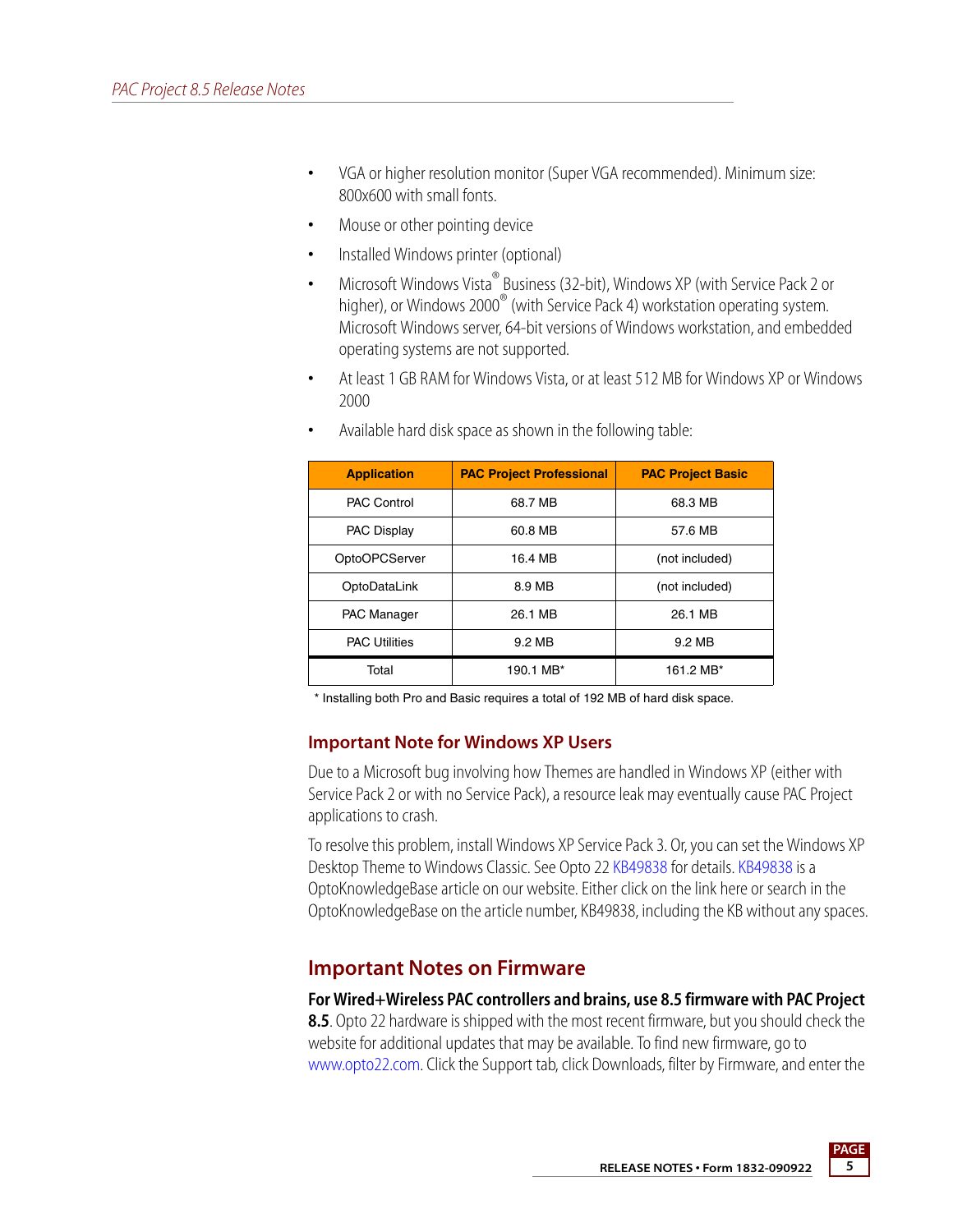part number for your controller or brain in the search field. Look for "8.5" in the firmware filename, and choose the firmware file for your hardware.

**For non-Wired+Wireless PACs and brains, use firmware version 8.2 or newer**. While PAC Project and PAC Manager have moved to version 8.5, other software applications within the suite, such as PAC Control, required very few or no changes to support Wired+Wireless devices. Those applications have remained at version 8.2.

Choose the firmware (8.2 or newer) that gives you the features you need: for example, firmware 8.4 is required to use the microSD card slot in a SNAP PAC.

For details on the features each firmware version includes, see the firmware README file for your device. To find the Readme, go to www.opto22.com and search on the PAC's or brain's part number. When you get to the product page, look under the Documents tab for the Readme. The Readme can also be found under Related Documents on the firmware download page.

*NOTE: If you are using a SNAP-LCE or Ultimate controller, do not upgrade to PAC Project 8.5. Instead, use either PAC Project 8.0 or ioProject. In order to use these controllers with PAC Project 8.0, use controller firmware version 7.2 and Ethernet brain firmware version 7.0 or newer. If you want to use PAC Project software version 8.1 or newer, you must use SNAP-PAC controllers instead.*

*For additional compatibility information, see form 1693, the* Legacy and Current Product Comparison and Compatibility Charts*. To obtain this form, go to the Opto 22 website,* [www.opto22.com](http://www.opto22.com)*, and search on the form number, 1693.*

### <span id="page-5-0"></span>**For Help**

If you have any difficulty using software, documents, or firmware, contact Opto 22 Product Support by email or phone:

| Phone:           | 800-TEK-OPTO (835-6786)<br>951-695-3080<br>(Hours are Monday through Friday,<br>7 a.m. to 5 p.m. Pacific Time) | NOTE: Email messages and<br>phone calls to Opto 22<br>Product Support are |  |
|------------------|----------------------------------------------------------------------------------------------------------------|---------------------------------------------------------------------------|--|
| Fax:             | 951-695-3017                                                                                                   | grouped together and<br>answered in the order                             |  |
| Email:           | support@opto22.com                                                                                             | received.                                                                 |  |
| Opto 22 website: | www.opto22.com                                                                                                 |                                                                           |  |

In addition, the OptoKnowledgeBase (OptoKB) provides the latest information on support issues and workarounds. Visit [www.opto22.com](http://www.opto22.com) and click on the Support tab for more information.